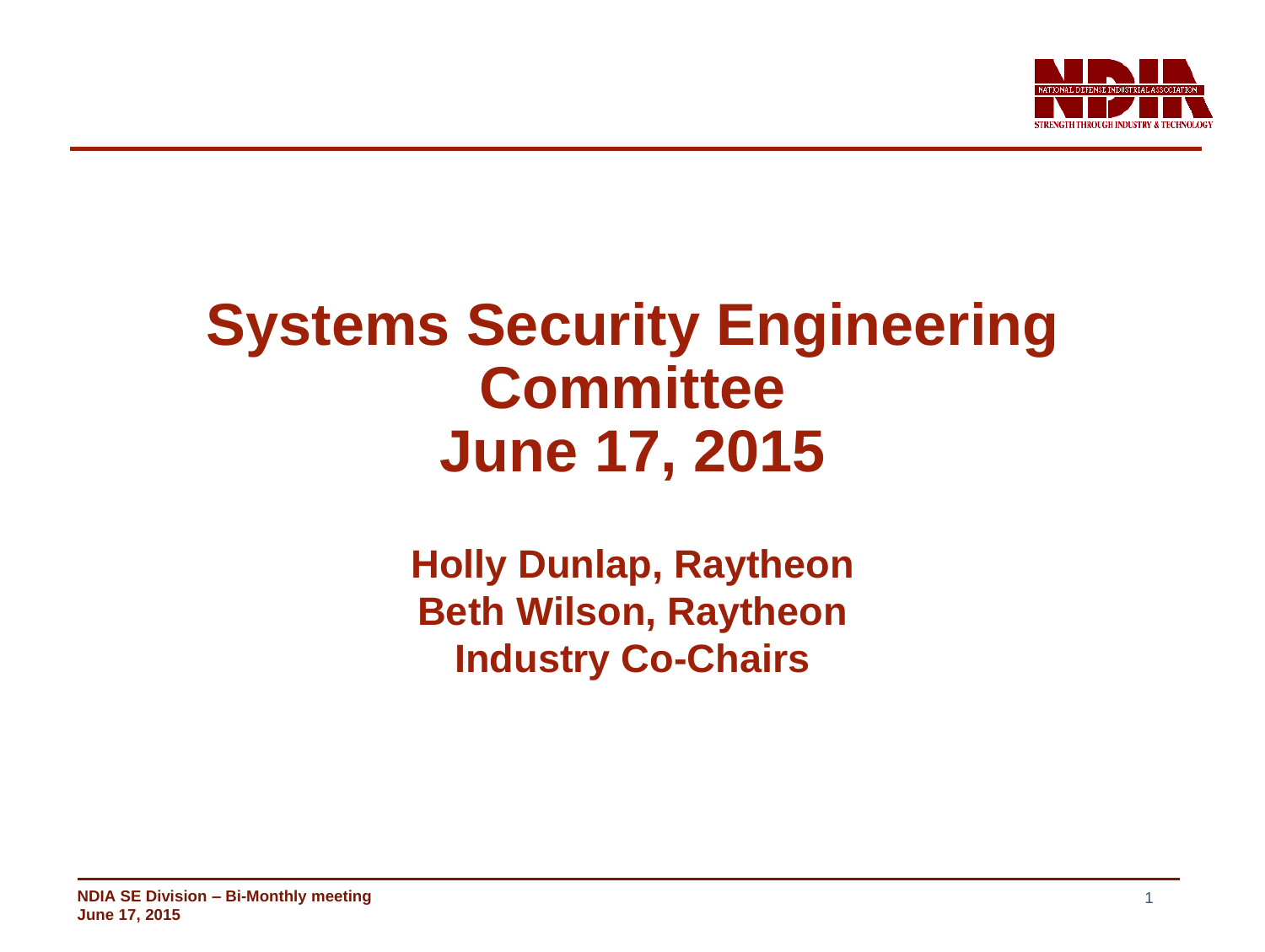# **Summary of SSE Committee 2015 Achievements, Current Efforts, & Plans**



|             | <b>Topic</b>                                                | <b>Activity</b>                                                                                                                                                                                                                                                                                                                                                               |
|-------------|-------------------------------------------------------------|-------------------------------------------------------------------------------------------------------------------------------------------------------------------------------------------------------------------------------------------------------------------------------------------------------------------------------------------------------------------------------|
| ⊞<br>S<br>S | <b>Industry perspective</b>                                 | Developed industry perspective reports on "Suggested Language to Incorporate<br>System Security Engineering for Trusted Systems and Networks into Department of<br>Defense Requests for Proposals; January 2014" (2) companies provided reports<br>directly to OSD SE, Deputy for System Security and PP in 2014. - Request a<br>DASD(SE) response to perspectives submitted. |
|             | <b>INCOSE &amp; NDIA SSE</b><br><b>Education / Training</b> | Testing framework and competency model using SSE. Provided input to INCOSE /<br>NDIA Education and Training committee. Update provided 4/22.                                                                                                                                                                                                                                  |
|             |                                                             | 1 Day Systems Security Metrics Workshop October 27th, 2014                                                                                                                                                                                                                                                                                                                    |
|             | <b>Metrics Project</b>                                      | Joint DT&E and SSE Committee meeting on Metrics & Measures. 4/22/2015<br>Meeting included PPP relevant updates and activities from OSD SE PPP, briefs from Trusted<br>Suppliers Group, and OSD DT&E.<br>Metrics and measures summary and proposed project paper outline with solicitation for<br>authors                                                                      |
|             | <b>SSE Committee</b><br><b>Meeting</b>                      | Working meeting following the June 17 <sup>th</sup> SED meeting to focus on the metrics and<br>measures paper. Plan to present results at the fall SE Conference.                                                                                                                                                                                                             |
|             | <b>INCOSE SSE</b><br><b>Committee</b>                       | <b>INCOSE SSE Committee has interest in joining the NDIA SSE Committee Metrics</b><br>Project. Potential collaboration opportunity at the INCOSE July 13-16th workshop.<br>Details TBD.                                                                                                                                                                                       |
| SED<br>S    | <b>Developmental Test</b><br>and Evaluation                 | 2015: Cyber testing guideline connections to Program Protection Planning<br>NDIA DT&E Committee to join the SSE Committee Metrics Project                                                                                                                                                                                                                                     |
|             | NDIA SE Division - Bi-Monthly meeting<br>June 17, 2015      | <b>Completed</b><br><b>Current</b><br><b>Proposed</b>                                                                                                                                                                                                                                                                                                                         |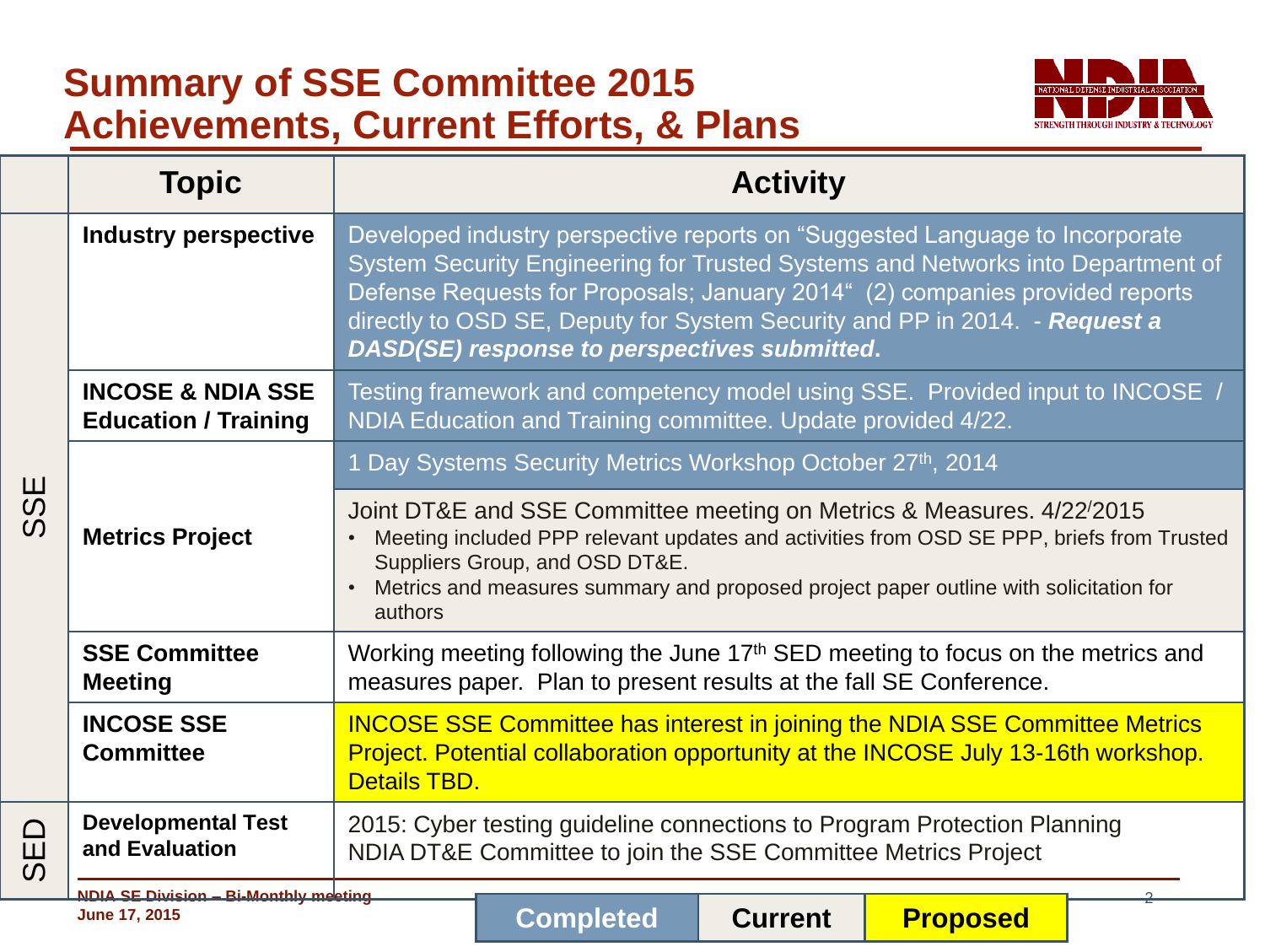## **SSE Committee - 2015 Task Plan Projects Working Group**



#### **Projects in progress 2015:** • **Metrics Project** • Joint effort with NDIA SSE and DT&E • Interest from INCOSE SSE in collaboration opportunities. • **NDIA SE SSE Conference Track** • **System Security Metrics White Paper Security Risk.** • **Planned for completion and presentation by NDIA SE Fall Conference. Schedule / Resources** • **SSE & DT&E Committee Meeting on Metrics & Measures June 17th - Seeking authors** • **Collaboration opportunity with INCOSE SSE July 13- 16, Seattle, WA Issues / Concerns: and SSE.** • **Meta messages**

• **Virtual meeting opportunities**

#### **Holly.Dunlap@Raytheon.com**

### **Deliverables/Products**

• **A Framework for Evaluating System** 

- **Request DASD(SE) & Service Update on PPP** 
	- Expanding security related requirements but want **"no cost" solutions** due to stringent program price points.
	- Requirements are becoming more detailed in SOW & RFP language but **not a real priority as it is not in sections L&M.** This leads to security being traded away.